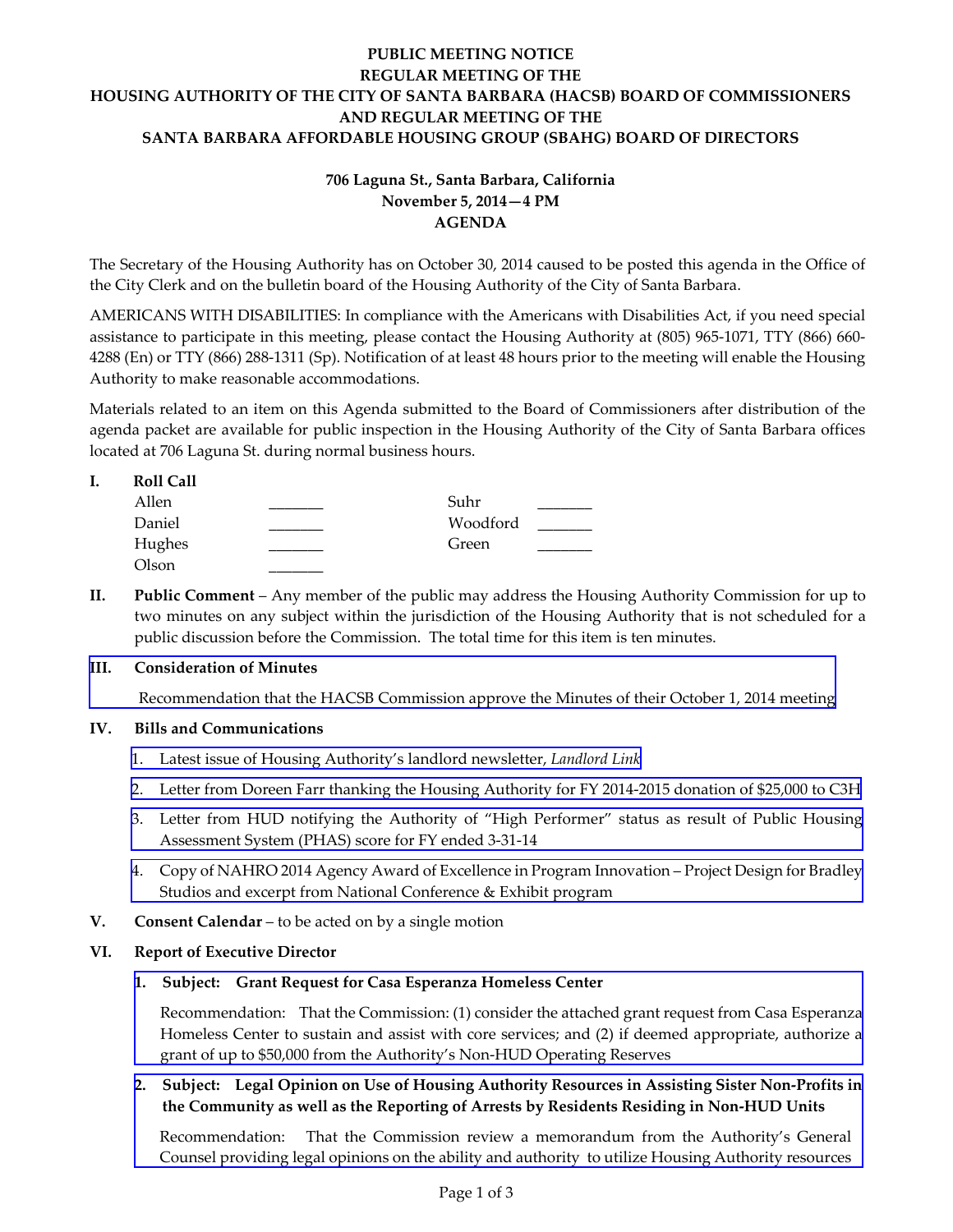[to assist sister non-profit agencies in the community as well as requiring the reporting of arrests by](http://www.hacsb.org/Library/agendas_minutes/2014/agenda_packet/Agenda_Packet_2014_11_05/item_VI_II_2014_11_05.pdf) residents residing in Non-HUD housing units operated by the Housing Authority and provide direction to staff as appropriate

## **3. Subject: Ratification of Contract Award to Ardalan Construction Company, Inc. for Installation of New Fence and Gates at Artisan Court**

[Recommendation: That the Commission: \(1\) ratify the Executive Director's award and execution of a](http://www.hacsb.org/Library/agendas_minutes/2014/agenda_packet/Agenda_Packet_2014_11_05/item_VI_III_2014_11_05.pdf) contract with Ardalan Construction Company, Inc. in the amount of \$86,300 for the installation of a new fence and gates at the rear of Artisan Court (422 East Cota Street); (2) authorize the Executive Director, or his designee, to approve up to \$8,630 (10% of the base amount) in additional expenses to cover any cost increases resulting from change orders for work not anticipated or covered by the contract; and (3) note that the cost of this project will be funded out of operations, has been budgeted for and has been approved by the tax credit investor

## **4. [Subject: Ratification of Change in Financial Consulting Contract Awards for Rental Assistance](http://www.hacsb.org/Library/agendas_minutes/2014/agenda_packet/Agenda_Packet_2014_11_05/item_VI_IV_2014_11_05.pdf) Demonstration (RAD) Program Conversions to Recap Real Estate Advisors**

Recommendation: That the Commission ratify the decision by the Executive Director to make a change in the financial consulting contract award from California Housing Partnership Corporation to Recap Real Estate Advisors for the RAD conversion of the Housing Authority's 316 Public Housing units

### **VII. Treasurer's Report**

## **1. [Subject: Approval of Property Management and Villa Santa Fe Program Budgets for the Fiscal](http://www.hacsb.org/Library/agendas_minutes/2014/agenda_packet/Agenda_Packet_2014_11_05/item_VII_I_2014_11_05.pdf) Year Ending December 31, 2015**

Recommendation: That the Commission review and approve the budgets for the Authority's Consolidated Property Management and Villa Santa Fe programs for fiscal year ending December 31, 2015

## **2. Subject: Approval of Quarterly Financial Statements for the Quarter Ended September 30, 2014 (SBAHG)**

[Recommendation: That the Board review and order filed the quarterly financial statements for the](http://www.hacsb.org/Library/agendas_minutes/2014/agenda_packet/Agenda_Packet_2014_11_05/item_VII_II_2014_11_05.pdf) quarter ended September 30, 2014

## **3. Subject: Approval of Quarterly Financial Statements for the Quarter Ended September 30, 2014 (HACSB)**

[Recommendation: That the Commission review and order filed the quarterly financial statements](http://www.hacsb.org/Library/agendas_minutes/2014/agenda_packet/Agenda_Packet_2014_11_05/item_VII_III_2014_11_05.pdf) for the quarter ended September 30, 2014

### **4. Subject: Review of Investment Report for the Quarter Ended September 30, 2014**

[Recommendation: That the Commission review and order filed the quarterly Investment Report](http://www.hacsb.org/Library/agendas_minutes/2014/agenda_packet/Agenda_Packet_2014_11_05/item_VII_IV_2014_11_05.pdf) for period ending September 30, 2014

### **5. Subject: Expenditure Resolution September, 2014**

[Recommendation: That the Commission adopt a resolution setting forth costs incurred and](http://www.hacsb.org/Library/agendas_minutes/2014/agenda_packet/Agenda_Packet_2014_11_05/item_VII_V_2014_11_05.pdf) payments made for the month of September, 2014

#### **VIII. Committee Reports** - None

#### **IX. Unfinished Business** – None

#### **X. New Business**

## **[1. Subject: Resolution Approving Amendments to the Authority's Manual of Policies and](http://www.hacsb.org/Library/agendas_minutes/2014/agenda_packet/Agenda_Packet_2014_11_05/item_X_I_2014_11_05.pdf) Procedures Relative to the Authority's Cafeteria/Medical Allowances**

Recommendation: That the Commission adopt a resolution approving an amendment to the Authority's Manual of Policies and Procedures relative to an increase to the cafeteria and medical